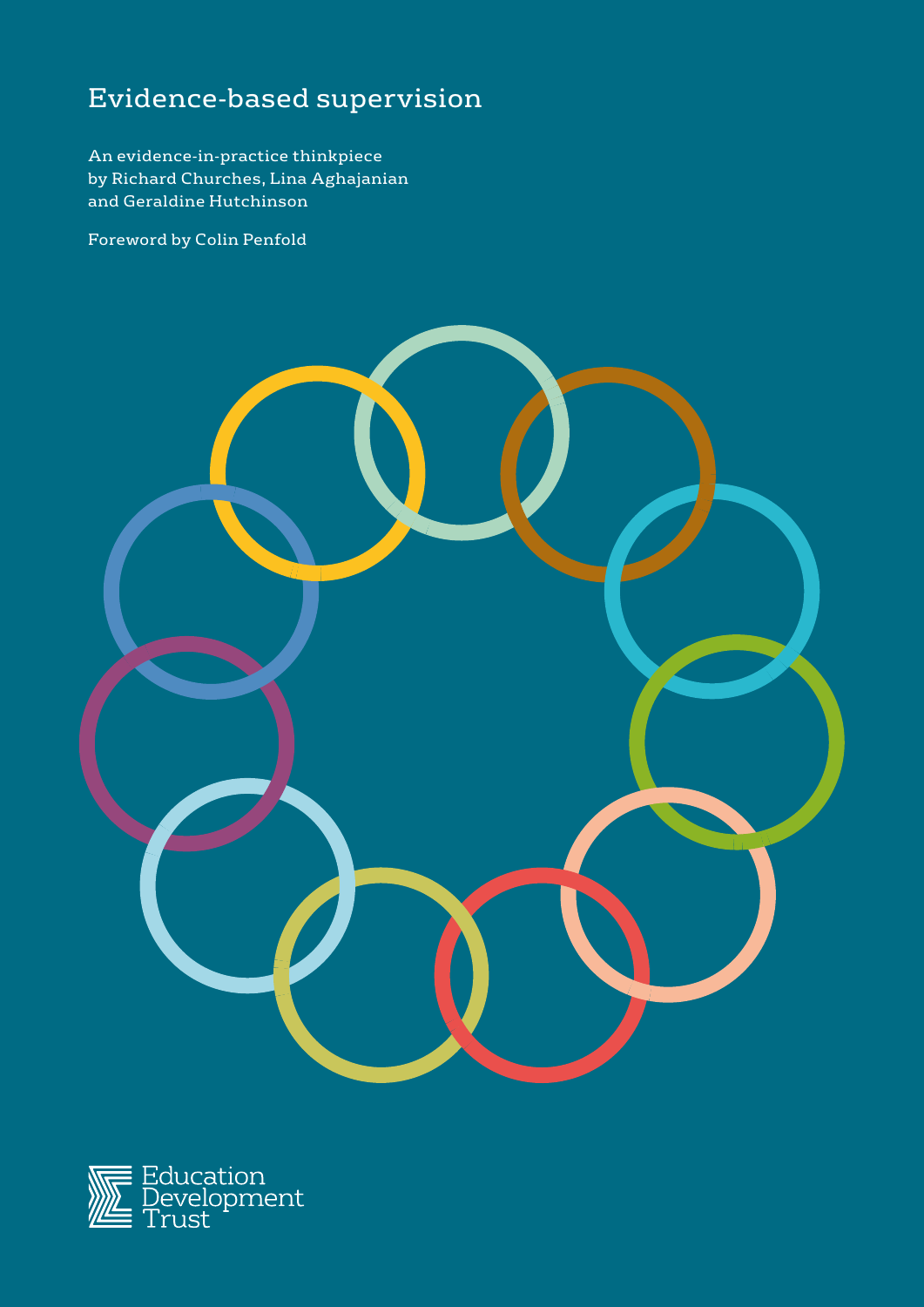# **Education Development Trust**

As an education charity, we transform lives by improving education around the world. We help to shape education systems and design education solutions to give young people everywhere a brighter future. Our work is evidence-informed and we invest annually in our programme of educational research.

Wherever you see our work – delivering on behalf of the UK government, providing essential educational expertise in Syria, inspecting an international school in Thailand – you can always expect the same exceptional high standards and heartfelt belief in the transformative power of education.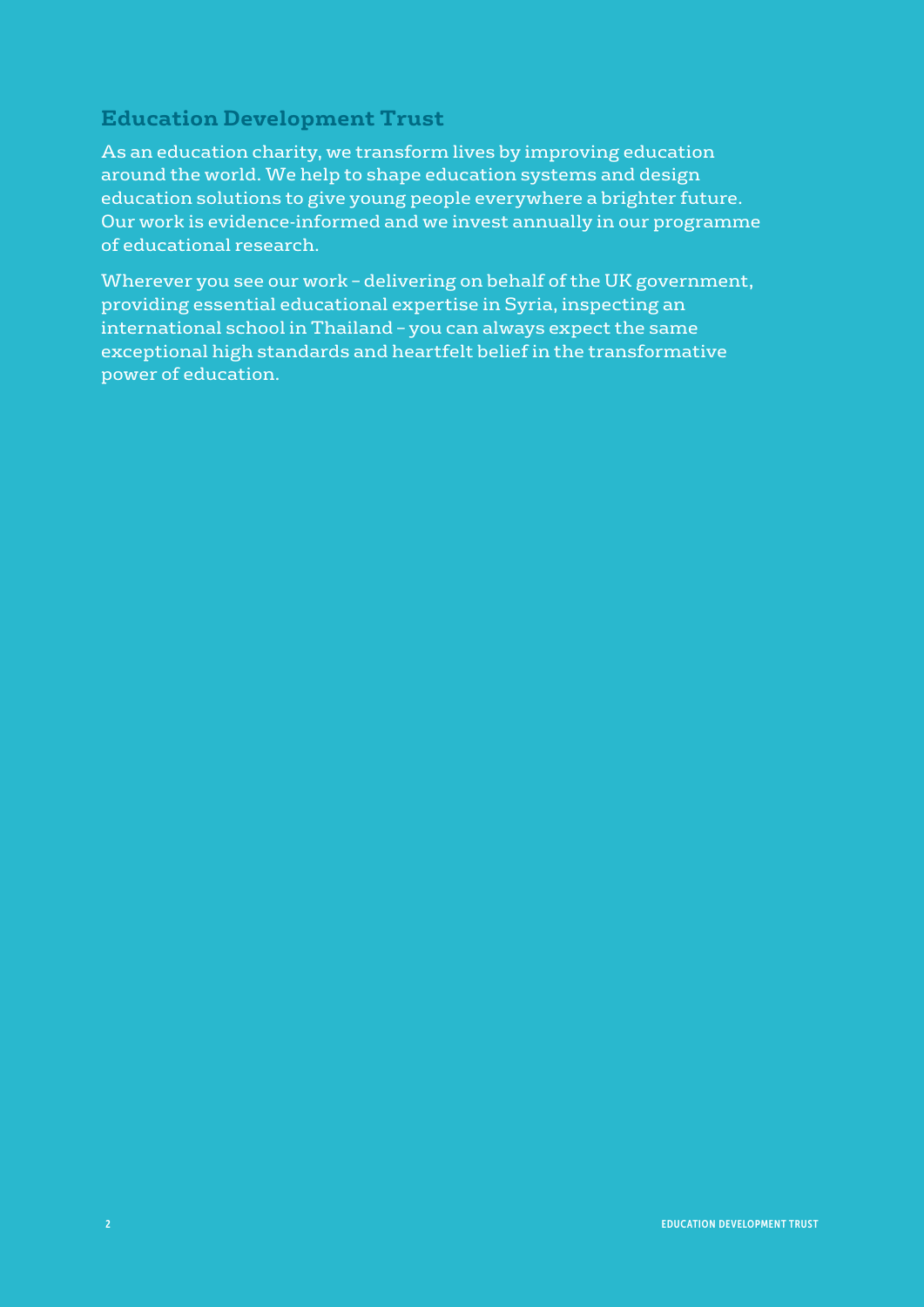### **Foreword**

Research into the processes of teacher professional development is a relatively recent field. Very little research existed 30 years ago, with the focus more on understanding teachers' beliefs about practice and practice generally. Yet how can we consider teacher professional growth if we do not first understand the essential features of effective teaching?

There is now considerable research evidence about effective teaching, and a growing body of research into effective teacher education. Some teacher education programmes describe teaching as a *clinical practice* profession.1 McLean Davies and colleagues suggest that teaching is a *clinical profession* because it requires teachers to 'assess the learning and learning needs of every student and provide appropriate interventions to move that learning forward'.2 It can also be considered a clinical practice profession because it seems clear that teachers should base their interventions on evidence of what is known to be effective.

Teacher professional growth could be described simply as change in teacher practice, but it is more useful to think about it as a progressive change in knowledge, beliefs and practice. The key question is: what activities and interventions are effective in bringing about change in teachers' knowledge, beliefs and practice? One of the biggest issues in teacher education is the theorypractice gap, which exists in both pre-service and in-service teacher education. Training and other professional development activities may improve teachers' tacit knowledge, but this often does not translate into changes in practice. For example, traditional training courses alone are notoriously ineffective in changing practice. There are many possible reasons for this theory-practice gap: teachers may not understand the theory (evidence) that they have been presented with; they may not understand how to enact this new learning in their practice; they may be or feel constrained by contextual factors such as examination or inspection systems. What we know is that teachers develop knowledge not only as recipients/participants of training, but also through actually teaching and observing others teaching. They also develop their knowledge through interrogating and reflecting on their practice. Consequently, teacher professional development needs to be rooted in their classrooms.

There are many approaches to rooting teacher professional development activities in classroom practice: lesson study, teacher learning communities, teacher video clubs, coaching, observation and feedback, and so on. Clearly where countries have subject-specific supervisors, these can play a vital role in helping teachers to bridge the theory-practice gap. They can be an effective mechanism for helping teachers to learn about the evidence, to enact it in their classrooms, and to interrogate and reflect on their practice.

#### Colin Penfold

Principal Education Consultant, Education Development Trust

<sup>1</sup> Burn and Mutton (2015).<br><sup>2</sup> McLean Davies et al. (2013: 96).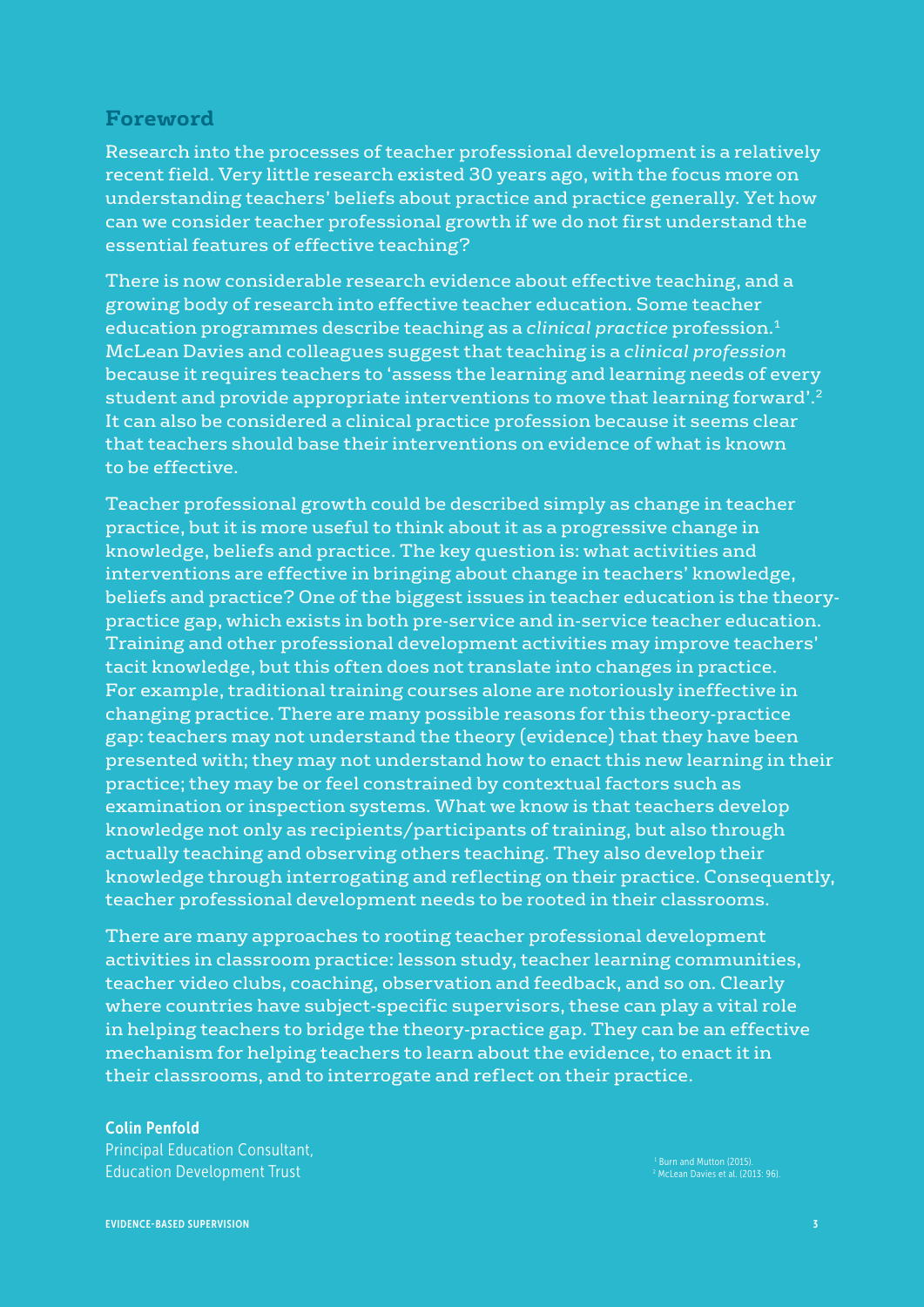# **Part 1** Using evidence to enhance existing education reform

# The potential of supervision in the evidence landscape

In many countries, Ministries of Education directly employ subject-specific supervisors who work across the school system and provide a middle tier that delivers teacher development, training and policy implementation.<sup>3</sup> These supervisors are usually former teachers of the subjects that they support and often have many years' experience of the context that they are working in. Even though a high proportion of education systems still maintain a supervisory system, little attention has been paid to how they could be improved or developed. Instead, and frequently, the conversation about education reform has centred around the role of the school leader, principal or headteacher.

As important as these roles are, in a world where we find ourselves increasingly focused on evidence from research into pedagogical effectiveness and the translation of evidence from neuroscience and cognitive psychology,<sup>4</sup> it seems unlikely that the leader of a school alone will be able to maintain a fully up-to-date knowledge of that evidence – particularly as subject-specific research evidence grows.<sup>5</sup>

In the same way that supervisory systems within medicine and healthcare maintain and grow leading-edge *clinical practice* – alongside the organisational leadership of a hospital or clinic, so (in turn) *evidence-based supervision* in

education might offer an enhanced, robust and complementary means of enabling education reform.

This thinkpiece discusses an innovative programme designed by Education Development Trust and delivered in collaboration with the Queen Rania Teacher Academy (QRTA). The programme has been, and is being, delivered to Ministry Supervisors who are supporting the teachers of around 20,000 Syrian refugee children across Jordan.

To inform the writing of this report, interviews were conducted in Jordan with students, teachers, school principals, Ministry of Education Supervisors and QRTA.



<sup>3</sup> Arar et al. (2017) and Sallán, Puente and Clavera (2017). <sup>4</sup> Howard-Jones (2010) and Howard-Jones (2014a). <sup>5</sup> Coe et al. (2014)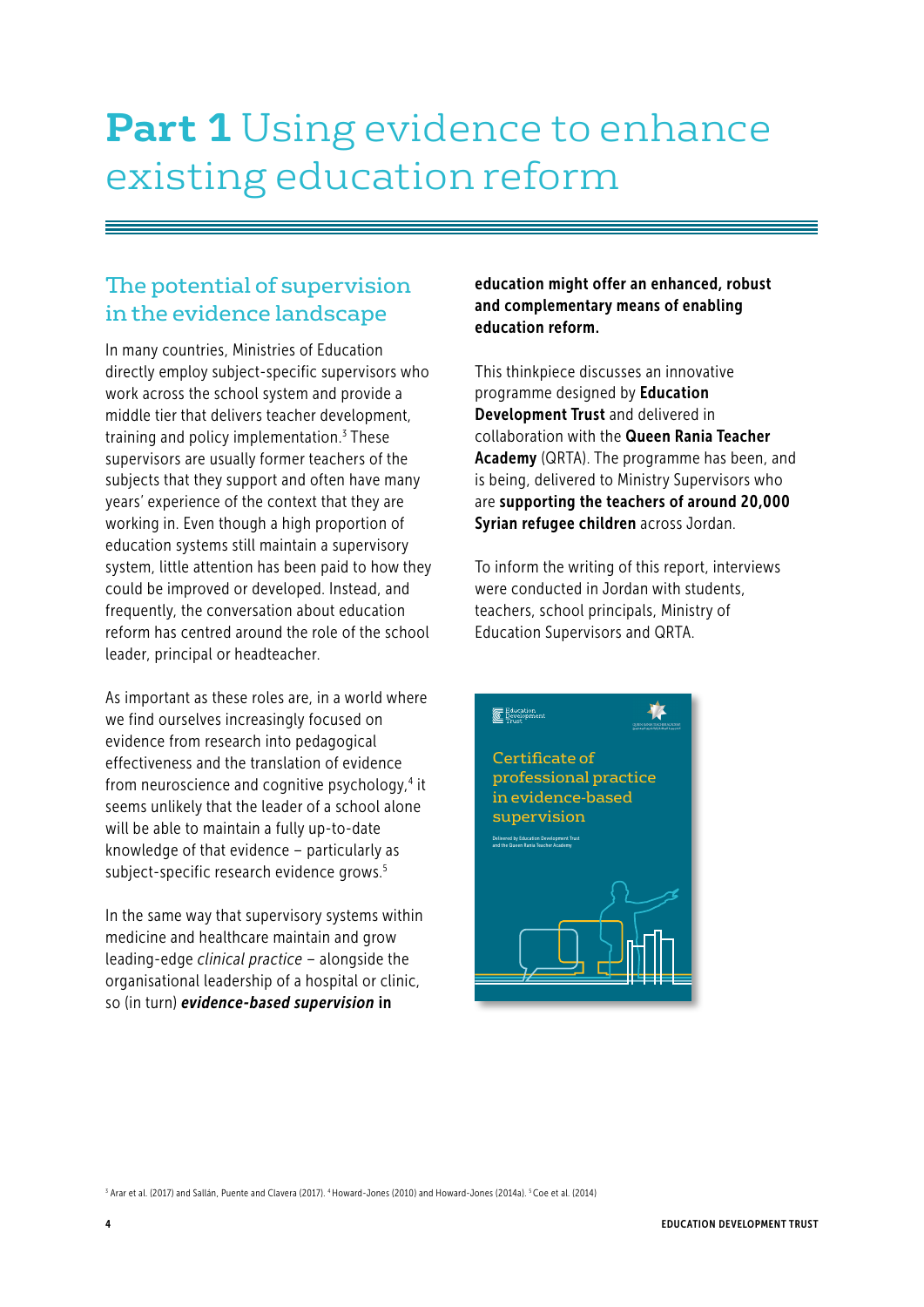### **Evidence in education** where are we now?

Debates about the use of evidence in education have emerged strongly over the past decade, as discussed in several of our previous research reports and perspectives.<sup>6</sup> Debates have ranged and continue to range across many questions.

What is the meaning of *evidencebased practic*e in education and is it more appropriate to use the term *evidence-informed practice*? 7

Can medical and clinical models of evidence and practice be applied to teaching and teacher development? 8

How can the democratic deficit in education, where teachers are merely the consumers of research rather than the producers of that evidence, be bridged? 9

How can teachers and researchers learn from each other? 10

As well as an increasing recognition of the need to use evidence to inform practice, generally, there has been an exponential growth in our understanding of *educational neuroscience* (*mind, brain and education* in the US). This has included the development of research and journals that seek to lead the way regarding the development of a new field and basis for educational theory.

*Neuroscience is to education what biology is to medicine and physics is to architecture. Biochemistry is not enough to cure a patient, and physics is not enough to build a bridge. But you cannot perform great work, neither in medicine nor in architecture, against the laws of physics or biology. And in fact, they will inform you about many constraints and rule out a great many projects right from the start as failures.*<sup>12</sup>

What is the role of teacherresearchers?<sup>11</sup>

Research and arguments that raise other critical questions:

Can educational practice be grounded in the biology of learning?<sup>13</sup>

And if so, how might that be possible?

Despite the questions above, few attempts have been made to take what happens in medical and clinical practice (as much a question of mindset as a research-informed activity) and apply it directly to education.

<sup>6</sup> Churches and McAleavy (2016), McAleavy (2016) and Morris (2009). <sup>7</sup> McAleavy (2016). <sup>8</sup> Burn and Mutton (2017). <sup>9</sup> Dommett, Devonshire and Churches (2018). <sup>10</sup> Jaworski, B. (2001). <sup>11</sup> Riggall and Singer (2016), Churches and Dommett (2016 and Churches, Higgins and Hall (2018). <sup>12</sup> Trends in Neuroscience and Education (2018). <sup>13</sup> Churches, Dommett and Devonshire (2017).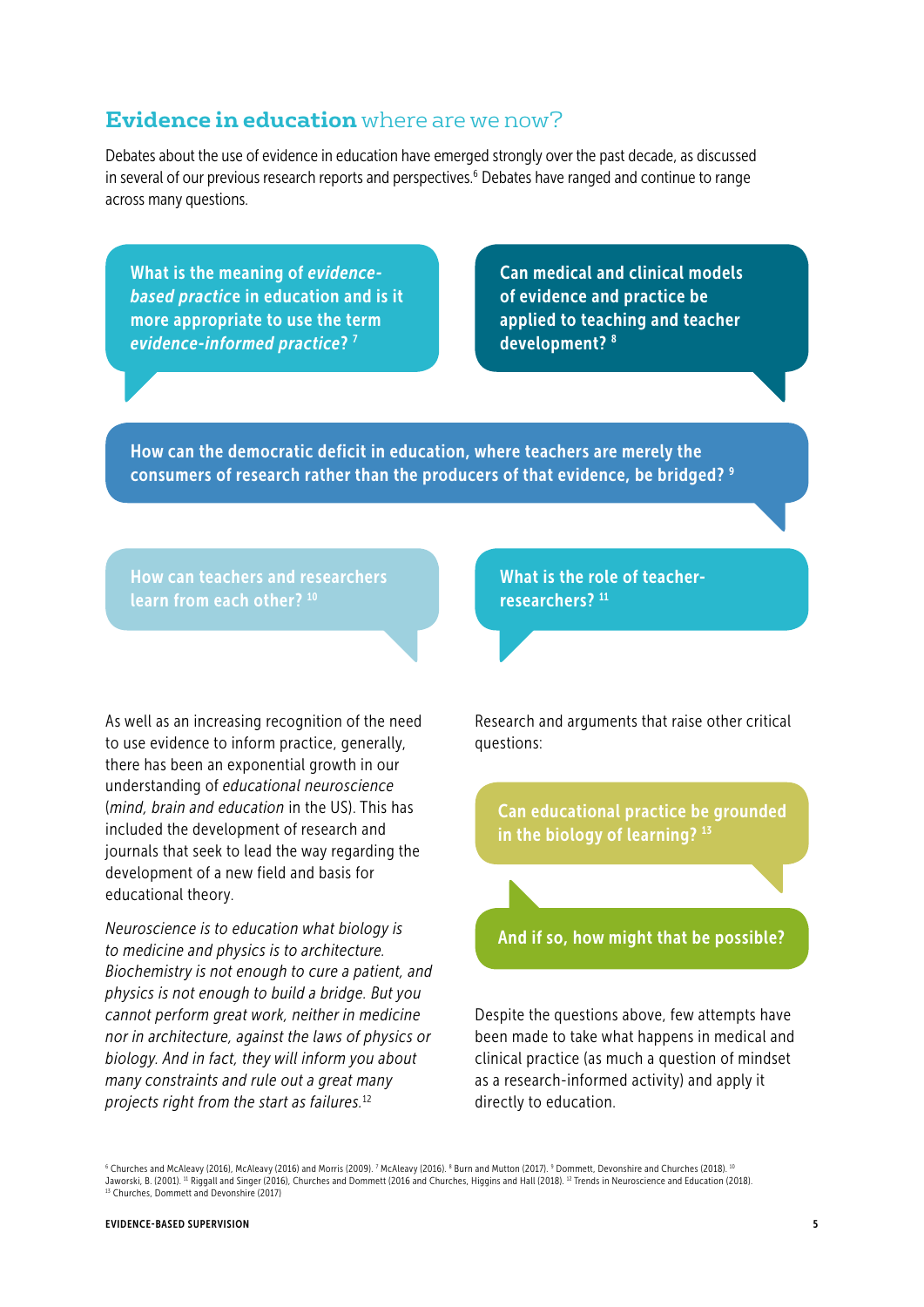# What is *evidence-based practice* in medicine and healthcare?

As one of our early organisational perspectives on evidence in education noted. $14$  we tend to think about *evidence-based practice* in medicine as having existed for all time. In truth, the concept is recent and first appeared in the medical literature in the early 1990s. Indeed, as late as 1995, the *British Medical Journal* suggested that:

*The relation between science and health services has until recently been too casual. Ineffective treatments have been widely used, and medicine has been opinion- rather than evidence-based.*<sup>15</sup>

Since then, the careful trialling of treatments step-by-step to determine their effectiveness with different patient groups has transformed the medical profession, training and supervisory processes. Despite this, it has long been recognised that having the evidence is not enough. Over time, a sophistication mental mindset around evidence has been implemented within the professional. It is this mindset, and the critical reasoning process that accompanies it, that is today commonly referred to as *evidence-based practice*.

Evidence-based practice is more than the simplistic application of treatments based on research findings, it is about 'integrating individual clinical expertise with the best external evidence'.16 Practically, *evidence-based practice* involves several interdependent stages.

#### 1. Diagnosis (assess the patient)

2. Creating a clinical question to help identify an appropriate treatment

**3.** Looking at the research evidence, critique it and select a treatment

4. Treatment, involving the patient in the process

5. Evaluation of the effects of the treatment (self-evaluation as a clinician) 17

In this way, each patient engagement becomes a form of research project for the clinician. Alongside this, *clinical practice* is driven by 'systematically developed statements to assist practitioner and patient decisions about appropriate health care for specific clinical circumstances.' <sup>18</sup>

Furthermore, and often overlooked, medicine and healthcare have long sought to move away from a simplistic diagnosis and treatment model and now recognise the central importance of involving the patient in the decision-making process around the treatment that is being recommended (*patientcentred care*).

*Patient-centred care* not only ensures respect for 'experience, values, needs and preferences in the planning, co-ordination and delivery of care' 19 but has also been shown to improve patient outcomes.20

... clinical practice is driven by 'systematically developed statements to assist practitioner and patient decisions about appropriate health care for specific clinical circumstances'

In support of such processes, clinicians are given training in coaching and counselling-related techniques, such as *motivational interviewing*. This technique involves using a guiding style of engagement to help a patient clarify their strengths and aspirations in a way that evokes their motivation to change, while promoting autonomy of decision-making. $21$ 

14 Morris (2009). 15 Smith (1995: 961–962), also cited by Morris (2009). 16 Sackett et al. (1996: 71). 17 Churches, Dommett and Devonshire (2017: 195). 18 Field and Lohr (1990: 38) <sup>19</sup> Gluyas (2015). <sup>20</sup> Maltais et al. (2018). <sup>21</sup> Rollnick, Heather and Bell (1992) and Morton et al. (2015)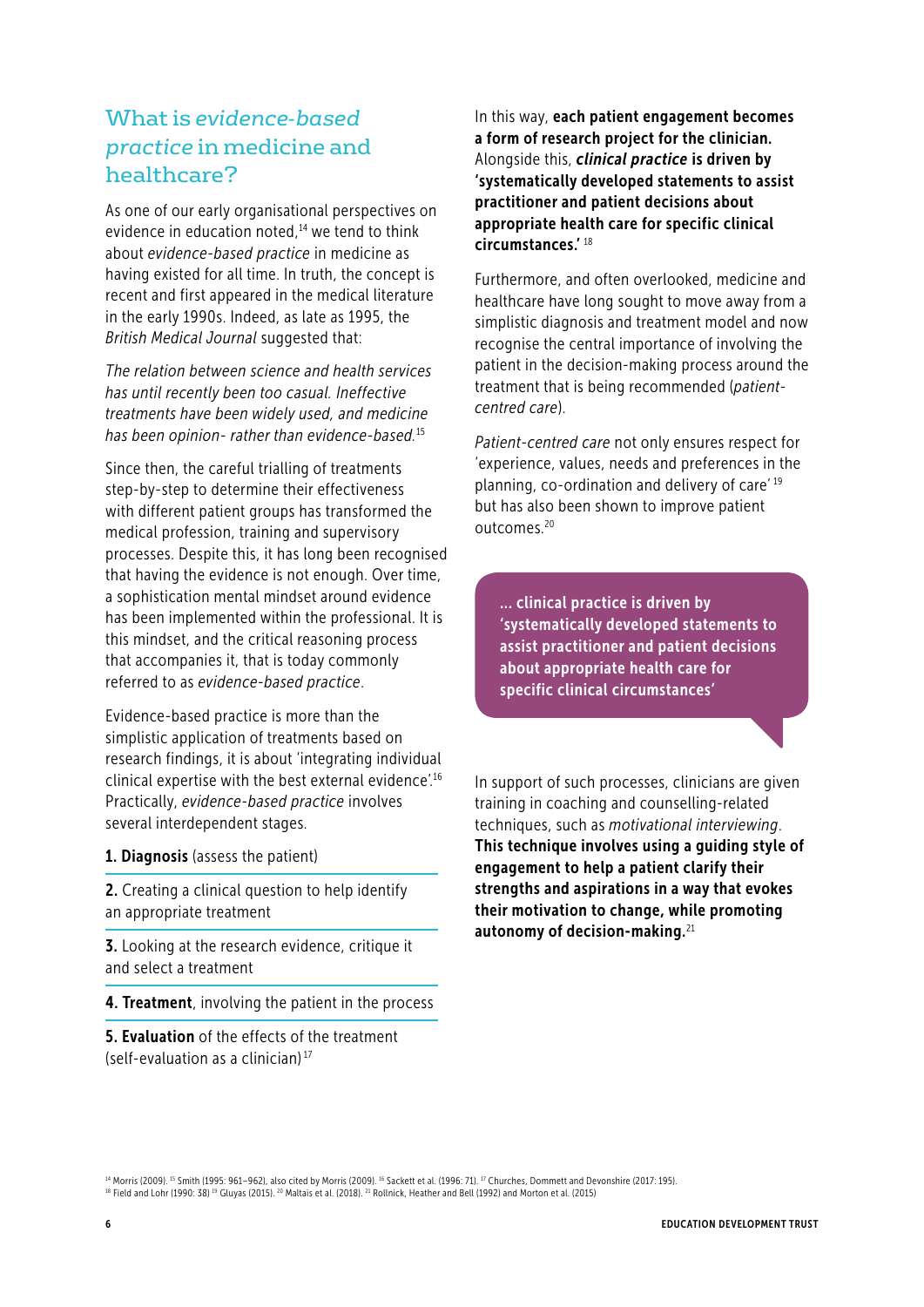## The case for *evidence-based supervision* in education

Discussing the then state of evidence in education in 2009, Morris made the point that:

*We would feel badly let down if our building surveyor were merely expressing her personal feelings about the prospects for our damp-proof course…*<sup>22</sup>

Today, despite the publication of much quality teacher effectiveness research, 1,071 randomised controlled trials (RCTs) in education (80% of which have found intervention effects),<sup>23</sup> accessible meta-analyses<sup>24</sup> and over 140 RCTs commissioned by the Educational Endowment Foundation,<sup>25</sup> getting accurate knowledge applied in the classroom still seems to be a challenge. This challenge is illustrated by recent research into the beliefs of Australian teacher trainees about what are known to be neuromyths in education.<sup>26</sup> In this research, which surveyed 1,144 pre-service student teachers, 97.1% of participants gave incorrect responses about the existence and utility of Visual, Auditory and Kinaesthetic<sup>27</sup> learning styles, despite the overwhelming evidence against such ideas. $28$ Similarly, neuromyths appeared to be persisting about 'brain gym',<sup>29</sup> left/right brain learners, super-enriched early environments and the effect of fatty acid supplements.<sup>30</sup>

The reason for such a theory-practice gap cannot just be because of the nature of the teacher training, or the content of the curricula. For many years, 'from 2010 to 2016, all student teachers enrolled at the University of Sydney, Australia, received an introduction to neuroscience that explored key ideas in brain development and learning.' 31

Rather, there is an emerging picture that seems to suggest that globally we in education have a problem. Even when the research evidence is clear, established and widely accepted, we seem to lack mechanisms to turn that evidence into consistent 'clinical' classroom practice across a system.

One of the reasons for this, it could be argued, has been the emphasis on developing forms of educational leadership at the organisational level (headteacher and school principal) and the neglecting of the development of subject-specific leadership across the system. This means that, even when accurate research evidence is passed on during initial teacher training, there is no systemic way to ensure that evidence is applied in daily practice or to ensure that it is kept up to date. As Howard-Jones has noted, neuromyths 'flourish when cultural conditions protect them from scrutiny.<sup>'32</sup> Likewise, it could be argued that the same is true of 'edumyths' (ideas about teacher effectiveness that are not supported by the education research evidence).

In contrast, as important as quality hospital administration and health service trust leadership is in the English health service, without other forms of specialised clinical leadership, patient outcomes would soon begin to drift away from the latest evidence. The process of supervision, in particular, seems to help medicine and healthcare to avoid some of the other underlying causes of the theorypractice gap in education (for example, not understanding the research, seeing it as academic rather than practical, pressures to ensure academic or inspection success).

Within medicine and healthcare three types of supervision are typically defined:

- Managerial supervision performance review, priority and objective setting, identification of training and continuing development needs.
- Clinical supervision reflection and review of practice, in-depth discussion of cases, the changing or modifying of practice and identification of training and continuing development needs.
- Professional supervision often interchangeable with clinical supervision, is where supervision is carried out by another member of the same profession or group.

22 Morris (2009: 9). <sup>23</sup> Connolly, Keenan and Urbanska (2018). <sup>24</sup> Hattie (2009). <sup>25</sup> Education Endowment Foundation (2017). <sup>26</sup> Kim and Sankey (2017). <sup>27</sup> An approach that involved the assessment of a child's 'learning style' and the adaptation of teaching to that individual style – both aspects of which have been shown to be invalid.<br><sup>28</sup> Coffield et al. (2004), Education Endowment Foundati (among other things) to integrate the left and right brain. Such a technique was a neuromyth because both halves of the brain function in a unified way all the time. 30 86.9%, 86.0%, 83.8% and 68.5% incorrect, respectively. 31 Kim and Sankey (2017: 10). 32 Howard-Jones (2014b: 822).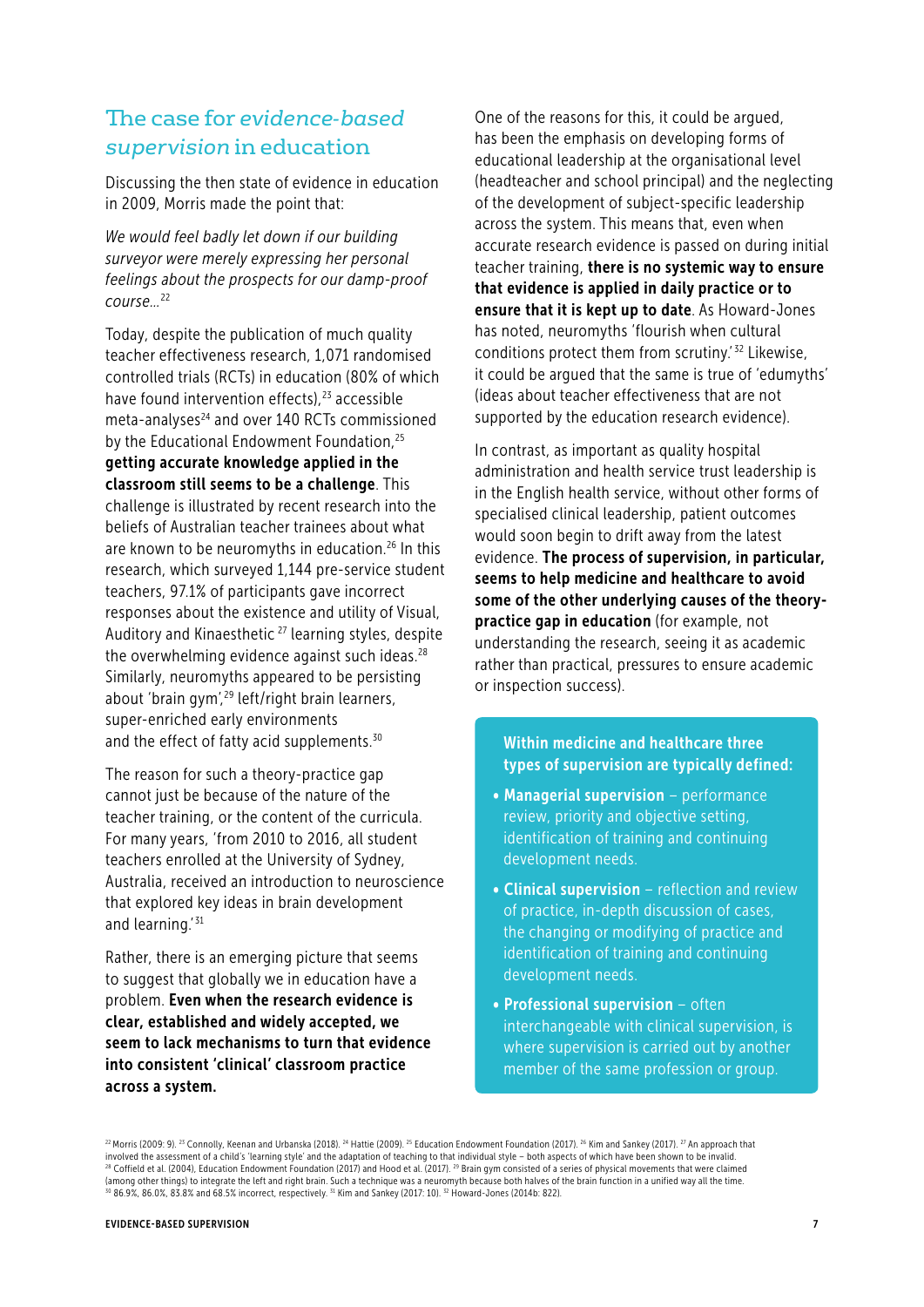Again, looking across to our public-sector cousins in medicine and healthcare there is a structured systematic mindset, supported by institutional processes that aim to take evidence from the laboratory into actual practice ('From bench to bedside' 33 and the notion of *clinical supervision*34 ). Similar approaches exist across the medical and healthcare professions. Importantly, this is more than a simple top-down process.

In the health professions, newly qualified professionals are systematically encouraged and expected to share their latest knowledge from their training with other professionals, as is the profession as a whole (creating a 'constant teaching environment' around specialised knowledge and the latest evidence). At the same time, professional bodies ensure that the various specialists are kept informed of changes to *clinical practice* guidance and shifts in the research evidence.

In England, trainee physiotherapists not only learn about the latest research evidence during their university degree course but do 1,000 hours of clinical practice supervised by a qualified practitioner. A nested supervisory structure extends above this once they are employed in a hospital. Qualified physiotherapists enter the profession as a 'Band 5' practitioner, supervised by a 'Band 6' (or substantially more experienced Band 5). These grades are overseen by 'Band 7' professionals, trained to supervise supervisors with a further 'Band 8' level of management and administration. At all levels it is subject knowledge expertise **that is subject knowledge expertise**<br> **that is the focus of the supervision.** The supervision of the supervision.

# A tree begins with a seed أول الشجر ة بذر ة

In the summer of 2017 an opportunity arose to expand our existing work in Jordan to include a strand of training and development directly focused on the needs of Ministry of Education Supervisors.

As the conflict in Syria entered its seventh year, access to quality education for Syrian refugees in host communities remained an issue. In Jordan, new teachers had been contracted and Syrian refugees allowed to enrol for free at public schools. About 200 of these schools operated second shifts. Jordanian teachers were faced with minimal resources and the daunting task of integrating students whose learning had been disrupted due to violence in their homeland. Even without the harrowing context of what these children had been through, learning English in Jordan was a challenge for Syrian refugees since English was introduced earlier in the Jordanian curriculum than in the Syrian curriculum.

The rapid expansion of the education system has meant that systematic training for newly appointed teachers is not always possible through the MOE, particularly for those appointed on contract who sit outside of established processes and capacity.

Typically, across counties that have taken in so many additional children:

*Public sectors lack needed resources, and educational, health and other services cannot keep pace. Government budgets and infrastructure are increasingly burdened, and funding from the international community does not cover the costs.*<sup>35</sup>

- registered Syrian refugees.
- 233,000 of these are school-aged children (5-17 years).
- Out of these, 125,000 are in formal education and 68,000 are in non-formal education, leaving 40,000 children out of school (17%).<sup>36</sup>

<sup>33</sup> Horton (1999) and Cowman (2018). <sup>34</sup> Care Quality Commission (2013). <sup>35</sup> Culbertson and Constant (2015: ix). <sup>36</sup> No Lost Generation (2017).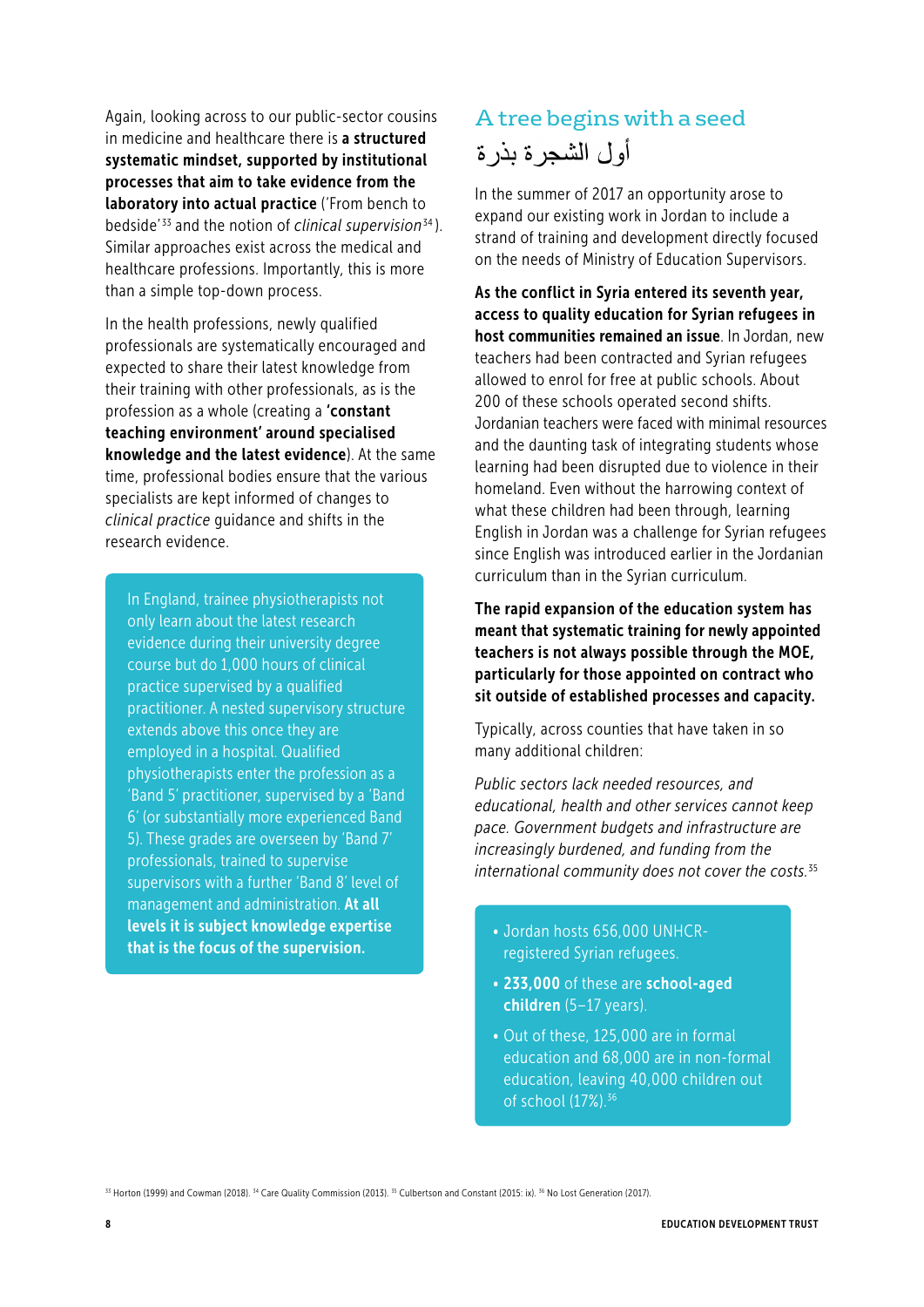Education Development Trust and the Queen Rania Teacher Academy (QRTA) have been working together since January 2017 to help to ameliorate some of the effects of the influx of Syrian refugees in Jordanian public schools by targeting English language teachers who did not receive adequate training in teaching English. The project uses QRTA's established Novice Teacher Training (NTT) module – an in-service teacher training module designed for Jordanian teachers of English in public schools. It is a five-day intensive programme, aligned with the national curriculum. To ensure teachers have sufficient resources, classroom library books to be used for the project are provided.

Supervisors from the Ministry of Education play a major role in the project, leading innovation and teacher development.

Supervisors from the Ministry of Education play a major role in the project, leading innovation and teacher development. The project develops the supervisors' diagnostic and coaching skills; and trains them on how to deliver the NTT module. Each supervisor is assigned a cluster of five schools and about 10 teachers each to train and support.

It was into this context that we added the *evidence-based supervision* model. In summary, the programme includes the following elements.

#### **Diagnosis**

• Learning to diagnose cause and effect in relation to teacher practice and giving clear diagnostic feedback (using the process of evaluative judgement from school inspection). 37

#### **Treatment**

• Teacher effectiveness workshops in the latest evidence from education and *educational neuroscience* (including supporting texts and reading materials), to support the selection, adaptation and implementation of evidence-based 'treatments'. 38 These workshops included the use

and distribution of 50 'clinical practice cards' summarising the research evidence from the texts above and wider sources.<sup>39</sup> Supervisors were also trained in the neuroscience and cognitive psychology of learning and memory and the 'desirable difficulties' research evidence.40

- Coaching skills to support teacher development and involve them fully in the process, $41$  including core principles from *motivational interviewing* (for example, recognising that the person who has the problem is the person who has the answer to solve it).
- Within the practicum component of the programme, supervisors were required to produce three 'bestpractice' videos, demonstrating the work of teachers that they have worked with, that are shared to a project social media page and via a popular and free social networking programme.

#### Evaluation

• Group reflective practice meetings that looked at Evaluation data at individual, regional and national level were run through the year.

In this way, the programme seeks to develop the supervisors' one-to-one support skills, so they could take on the sort of sophisticated balance between questioning and telling that is found in *clinical practice* and the supervision of *clinical practice*.

#### Supervision

• A 'how to supervise supervisors' training programme, which drew on concepts widely applied in medicine and healthcare (such as the 'seven-eyed supervisor'), <sup>42</sup> to support QRTA staff in the running of the programme and managing the practicum and portfolio elements.

The programme ran for seven months between October 2017 and May 2018 and supervisors were required to collect a portfolio of evidence illustrating their use of the workshop materials and the skills that they had developed. This included the submission of lesson observation forms, reflections, a literature review writing task and the best practice videos.

37 Churches and McBride (2013). 38 Churches, Dommett and Devonshire (2017), Coe et al. (2014) and Ko, Sammons and Bakkum (2014). 39 For example, Muijs and Reynolds (2011) and Rosenshine (2012). <sup>40</sup> Bjork and Bjork (2011). <sup>41</sup> Austin and Churches (2009a; b), (2010a; b) and Education Development Trust (2016). <sup>42</sup> Hawkins and Shohet (2006).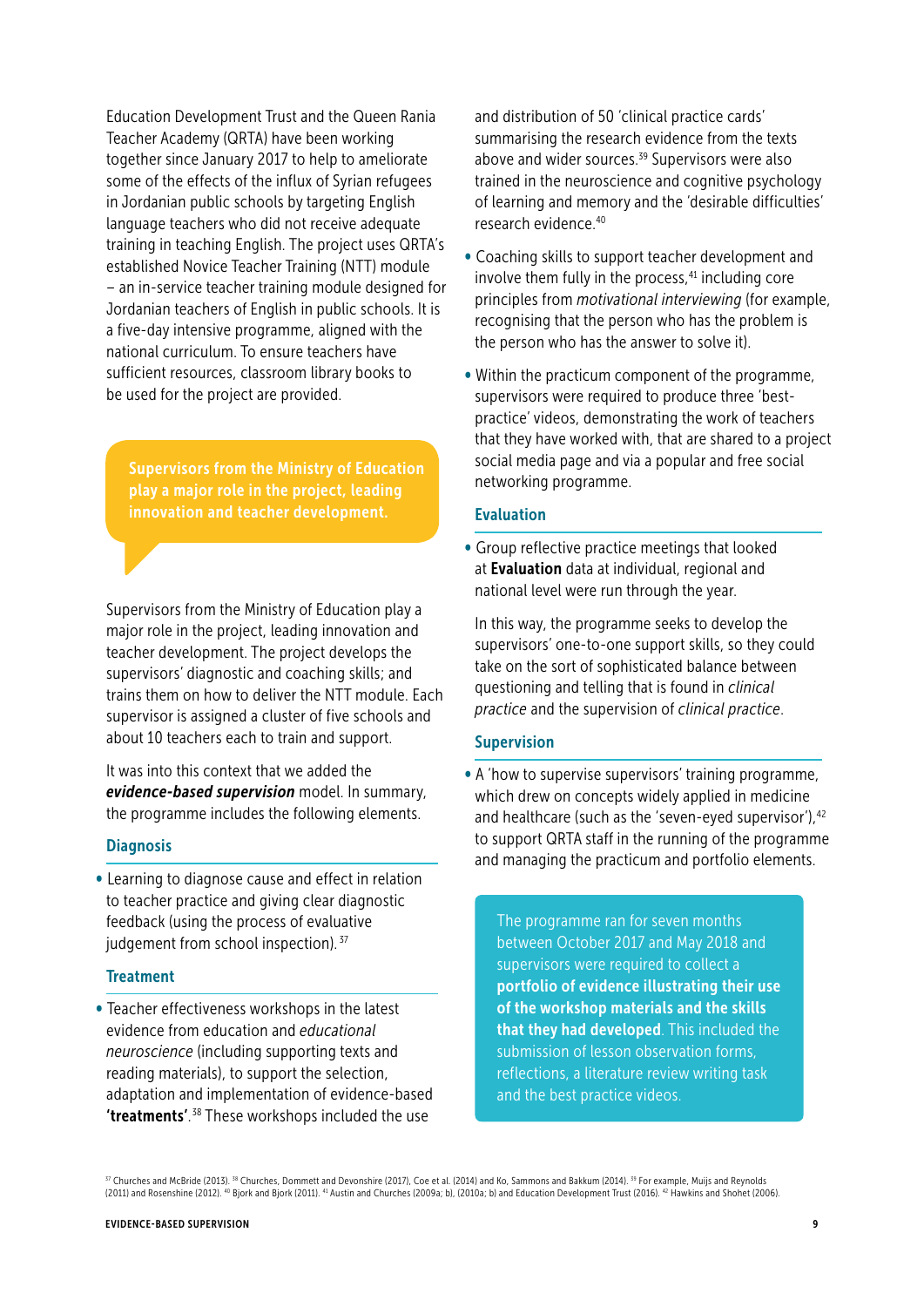#### Nesting evidence-based practice within the programme



Of course, it must be acknowledged that there is a level at which the medical analogy ends. Most importantly, supervision in medicine and healthcare is conducted by serving practitioners, rather than middle-tier employees managed by the state. In designing the programme, we aimed to focus on an exploration of what might happen were we to apply the same evidence-based processes and ways of thinking to such a tier.

It is also the case that in medicine and healthcare the *evidence-based practice* process would not in itself be normally applied to the development of a clinician by a supervisor. However, as the new teacher was (in a sense) the patient in this context, it was hoped that such a framework would be both a logical way to introduce latest research evidence to a novice teacher (connecting it to their actual classroom practice). In addition, because the process was explicitly and overtly used, it was hoped that it might ultimately lead the teachers to think more critically and apply the process themselves to their practice; creating a Russian doll of nested evidence in practice.

#### Interpretation of *evidence-based practice* within the programme



EDUCATION DEVELOPMENT TRUST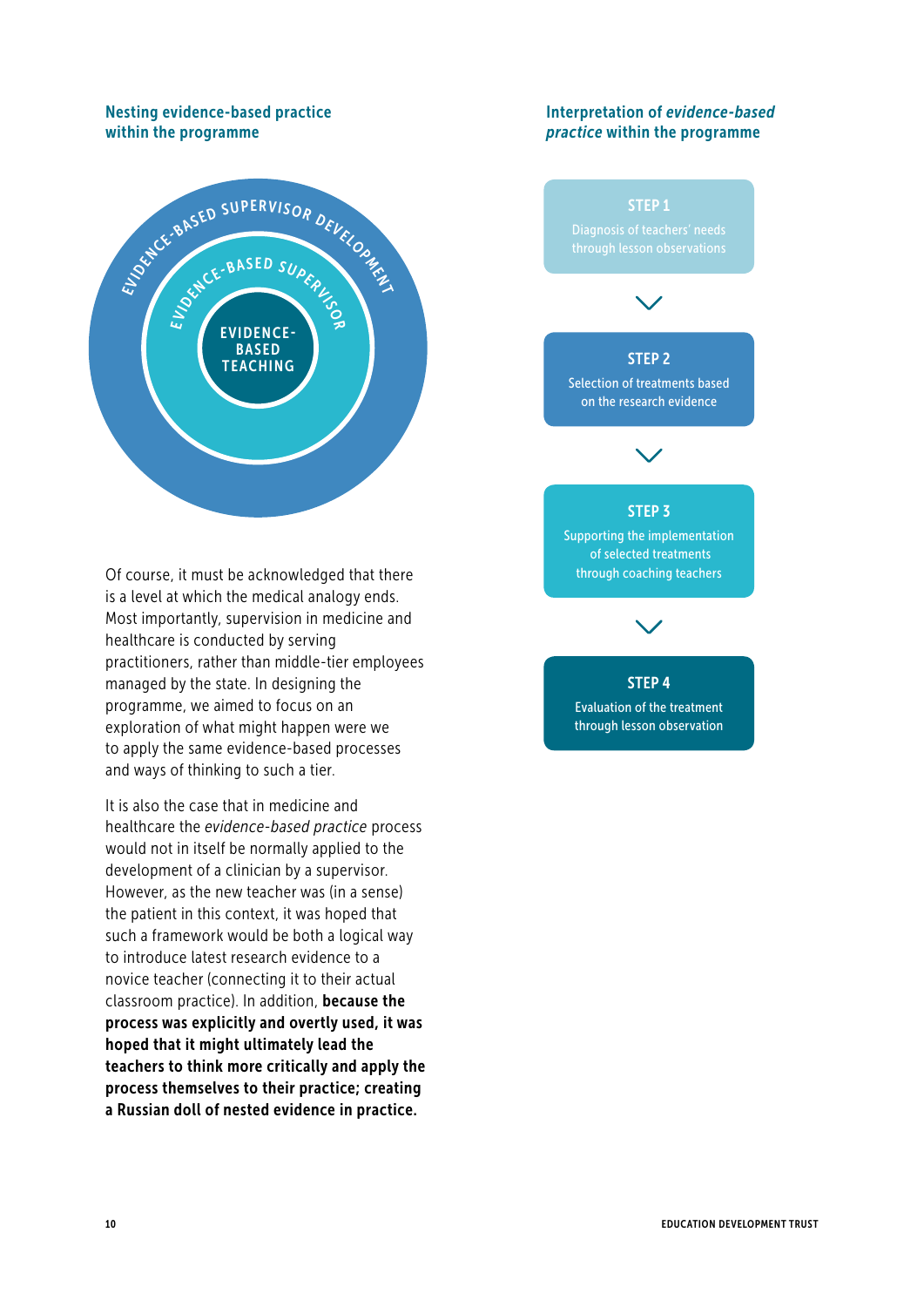Diagnostic judgement and examples of the 'feedback to teachers' structure

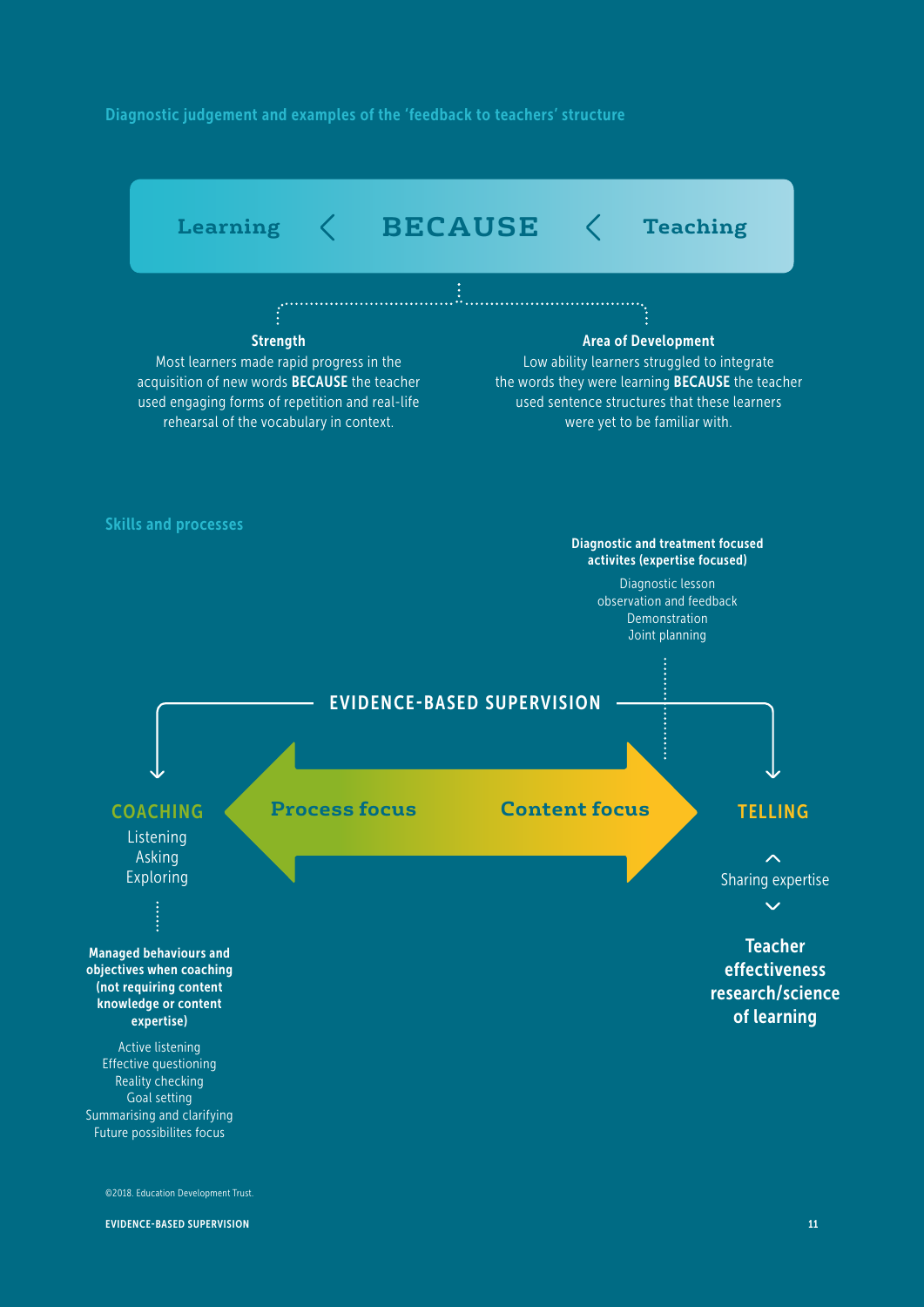# **Part 2** Implications of the approach going forward

Much has been learned from the implementation of the programme. Adaptations have been made to *the evidence-based supervision* approach, which include:

- integration of a start-of-year programme launch event to build system buy-in and awareness;
- development and inclusion of an event for principals from across Jordan to enable them to engage more easily with the evidence that is being shared with supervisors and teachers and with the processes of diagnosis, treatment and evaluation.

In addition, several key implications arose from the interviews that were conducted with students, teachers, principals and QRTA staff.

1. *Evidence-based supervision* is unlikely to be successful if delivered as an external process using entirely external expert processes.

Often large-scale reform is implemented as a top-down process with external expertise inserted into a system of Ministry of Education Reform Programme. Because evidence-based supervision requires the buy-in of an existing middle-tier structure it needs to be applied through process consultation and shared co-operation with the systems that it aims to enhance. In the context of the Jordan programme, the initial consultation stage in which the exact nature and structure of both the content of the training process and the practicum and accreditation process were defined with QRTA, who have a deep understanding of the context, was an essential part of the process.

2. Internal system expertise needs to be positioned at the forefront of programme delivery. Alongside this, modelling the programme's philosophy (the integration of quality diagnosis and coaching) in the training and support process is essential.

This is perhaps not surprising, bearing in mind that the success of supervisory processes in the health system seems to be in part due to the existence of levels of supervision to ensure an expertise focus. Any large-scale implementation of such an approach will need to take on a similar mindset, with the leadership of the programme acting more as high-level supervisors than administrators and project managers.

Alongside this, although the programme presented the most up-to-date evidence from teacher effectiveness and science of learning, it was the system itself (supervisors and teachers working collaboratively) who interpreted and applied evidence in their own context, in a similar way that a doctor, or other independent healthcare practitioner, might apply clinical reasoning to a specific healthcare context.

#### 3. There must be space for the system itself to take on the development of the programme – if its true potential is to be unleashed.

Although the programme consisted of many elements that are instantly recognisable as traditional components of teacher development (training, facilitation, coaching process, practicum and a curriculum), enough space was left for the system itself to implement adaptations. In the context of the Jordan programme, it was the system itself which developed a highly innovative use of social media to share practice. Social media groups had been set up to enable contact information and event dates to be circulated; however, these rapidly took on an innovative role as the supervisors and teachers saw these as an opportunity to share video clips and ideas based on the training that they had received.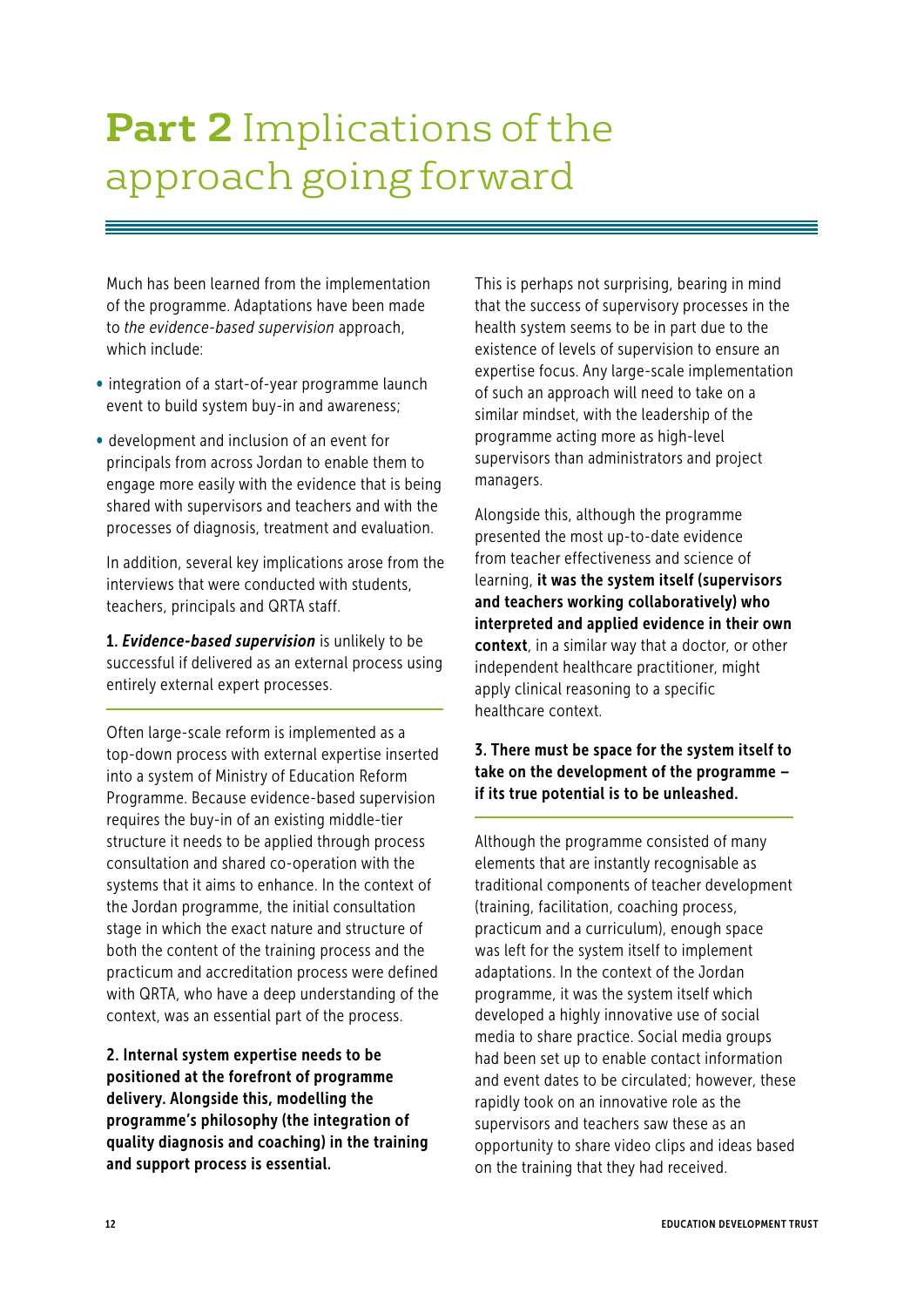

#### Example of a *clinical practice* guidance card

4. Further iterations of the programme, in an expanded form, should consider the potential of a web-based solution for the sharing of 'clinical practice' examples (perhaps in the form of 'treatment cards' illustrating evidencebased 'how to') and shared practice video. Treatment cards consisted of short accessible summaries of a piece of education research.

Often systems that have maintained a supervisory system have geographical challenges in supporting their teachers (such as remote locations). However, mobile phone access is strong in many cases. Online access to videos and clinical practice guidance is an area that appears to have much potential.

5. Beyond its use by their supervisors, teachers have begun to adopt *evidencebased practice* as a critical thinking process in their classrooms.

This flowing down of practice was evidenced in interviews from various levels of the system (teachers, supervisors and principals). The second year of the programme will seek to emphasise the way in which the concept of diagnosis, treatment and evaluation can be pursued at all levels of a supervisory system – with teachers actively encouraged to adopt the same mindset to the use of evidence and pedagogy in their classroom practice.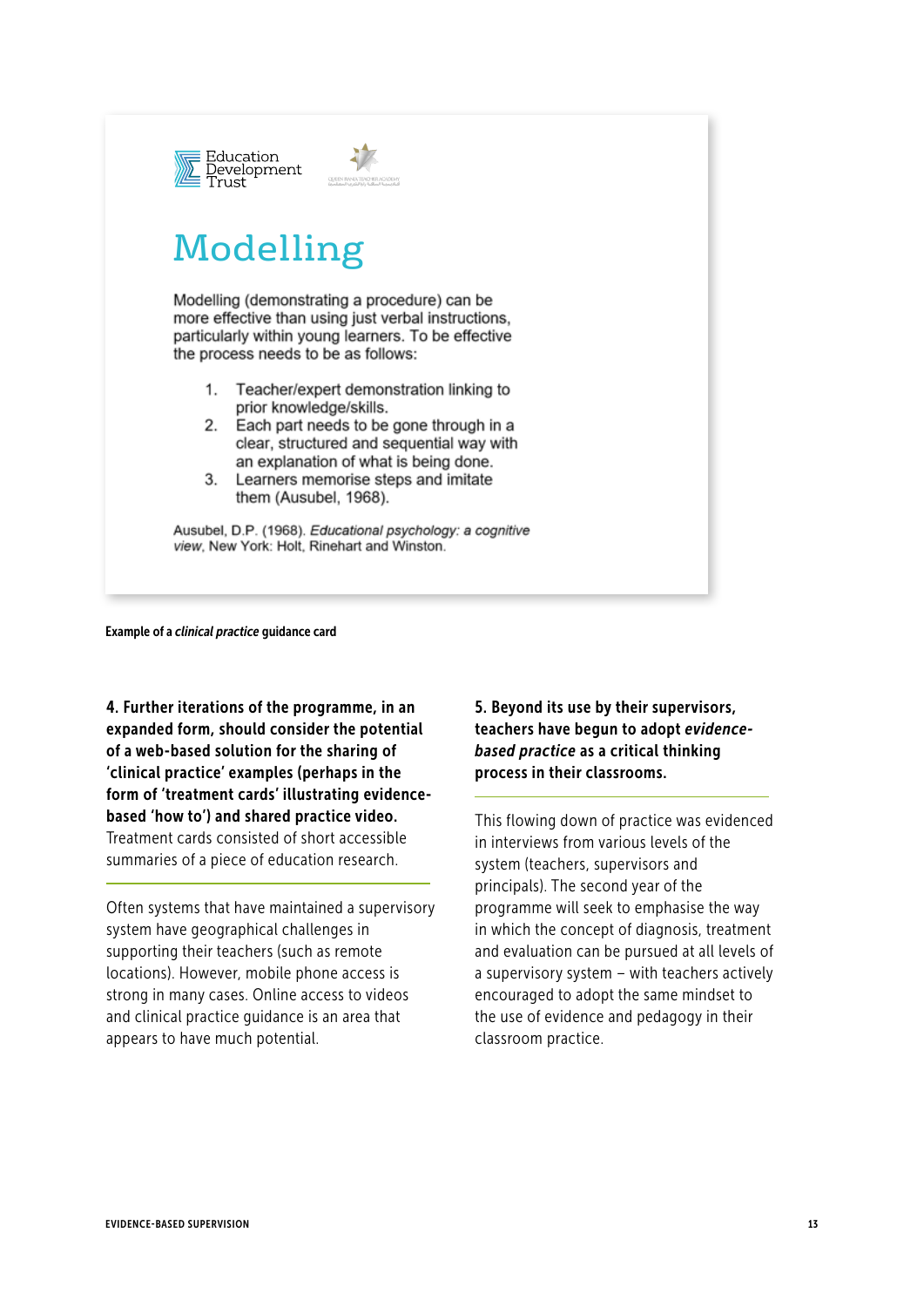# References

Arar, K., Turan, S., Barakat, M. and Oplatka, I. (2017). 'The characteristics of educational leadership in the middle east: a comparative analysis of three national states'. In D. Waite and I. Bogotch (eds.), *The Wiley International Handbook of Educational leadership* (pp.355–374). New Jersey: Wiley and Son.

Austin, N. and Churches, R. (2009a). 'Coaching with impact', *School Leadership Today*, 1 (3), 46–49.

Austin, N. and Churches, R. (2009b). 'Questioning the key to unlocking potential', *School Leadership Today*, 1 (5), 52–55.

Austin, N. and Churches, R. (2010a). 'High impact coaching tools', *School Leadership Today*, 1 (6), 2–6.

Austin, N. and Churches, R. (2010b). 'Watch this space', *School Leadership Today*, 2 (2), 28–31.

Austin, N. and Churches, R. (2011). 'Towards a coaching culture', *School Leadership Today*, 2 (3), 24–26.

Bjork, E.L. and Bjork, R.A. (2011). 'Making things hard on yourself, but in a good way: creating desirable difficulties to enhance learning'. In M.A. Gernsbacher, R.W. Pew and L.M. Hough (eds.), *Psychology and the Real World: Essays Illustrating Fundamental Contributions to Society* (pp. 56–64). New York: Worth Publishers.

Burn, K. and Mutton, T. (2015). 'A review of "research-informed clinical practice" in initial teacher education', *Oxford Review of Education*, 41 (2), 217–233.

Care Quality Commission (2013). Supporting information and guidance: supporting effective clinical supervision. [http:/www.cqc.org.uk] (accessed 17 July 2018).

Churches, R., Higgins, S. and Hall, R. (2018). 'The potential of teacher-led randomised controlled trials in education research'. In A. Childs and I. Menter (eds.), *Mobilising teacher researchers: challenging educational inequality* (pp.113–114). Abingdon: Routledge.

Churches, R. and McBride, C. (2013). *Making external review effective*. Reading: Education Development Trust.

Churches, R., Dommett, I. and Devonshire, I. (2017). *Neuroscience for teachers: applying brain science in the classroom.* Carmarthen: Crown House.

Churches, R. and Dommett, E. (2016). *Teacher-led research: designing and implementing randomised controlled trials and other forms of experimental research*. Carmarthen: Crown House Publishing.

Churches, R. and McAleavy, T. (2016). *Evidence that counts: what happens when teachers apply scientific methods to their practice – twelve teaching-led randomised controlled trials and other forms of experimental research*. Reading: Education Development Trust.

Coe, R., Aloisi, C., Higgins, S. and Elliot Major, L. (2014). *What makes great teaching?* London: Sutton Trust.

Coffield, F., Moseley, D., Hall, E. and Ecclestone, K. (2004). *Learning styles and pedagogy in post-16 learning: a systematic and critical review*. London: Learning and Skills Research Centre.

Connolly, P., Keenan, C. and Urbanska, K. (2018). 'The trials of evidence-based practice in education: a systematic review of randomised controlled trials in education research 1980–2016', *Educational Research*. [https://www.tandfonline.com/doi/abs/1 0.1080/00131881.2018.1493353] (accessed 18 July 2018).

Cowman, S. (2018). 'Bedside to bench: re-thinking nursing research', *Journal of Advanced Nursing*, 74 (2), 235–236.

Culbertson, S. and Constant, L. (2015). *Education of Syrian refugee children: managing the crisis in Turkey, Lebanon and Jordan*. California: RAND Corporation.

Dommett, E., Devonshire, I. and Churches, R. (2018). 'Bridging the gap between evidence and classroom "clinical practice" ', *Impact* [College of Teaching], 2 (Building a Science of Learning), 64–67.

Education Development Trust (2016). *Middle leader guide: coaching – how to use coaching conversations to support teachers' ongoing professional learning*. Reading: Education Development Trust and UCL Institute of Education.

Education Endowment Foundation (2017). Sutton Trust–Education Endowment Foundation Teaching and Learning Toolkit [online resource]. London: Education Endowment Foundation. [https://educationendowmentfoundation.org.uk/resources/ teaching-learning-toolkit] (accessed 17 July 2018).

Field, M.J. and Lohr, K.N. (eds.) (1990). *Clinical practice guidelines: directions for a new programme*. Washington: National Academy Press.

Gluyas, H. (2015). 'Patient-centred care: improving healthcare outcomes', *Nursing Standard*, 30 (4), 50–57.

Hattie, J. (2009). *Visible learning*. London: Routledge.

Hawkins, P. and Shohet, R. (2006). *Supervision in the helping professions*, 3rd edition. Maidenhead: Open University Press.

Hood, B., Howard-Jones, P., Laurilland, D., Bishop, D., Coffield, F., Frith, U., Pinker, S., Blakemore, C., Pashler, H., Etchells, P., Gjersoe, N., Scerif, G., Baker, S., Wall, M., Simons, J., Ellefson, M., Jansari, A., Crockett., M., Nation, K., Thomas, M., Sharma, N., Whitebread, D., Sabbagh, M., Legare, C., Devlin, J.T., Gordon, P., Poeppel, D., Butterworth, B., Seth, A. and Foulsham, T. (2017). 'No evidence to back idea of learning styles' (Letter to The Guardian). *The Guardian* (Sunday 12 March). [https://www.theguardian. com/education/2017/mar/12/no-evidence-to-back-idea-oflearning-styles] (accessed 17 July 2018).

Horton, B. (1999). 'From bench to bedside… research makes the translational transition', *Nature*, 402, 213–215.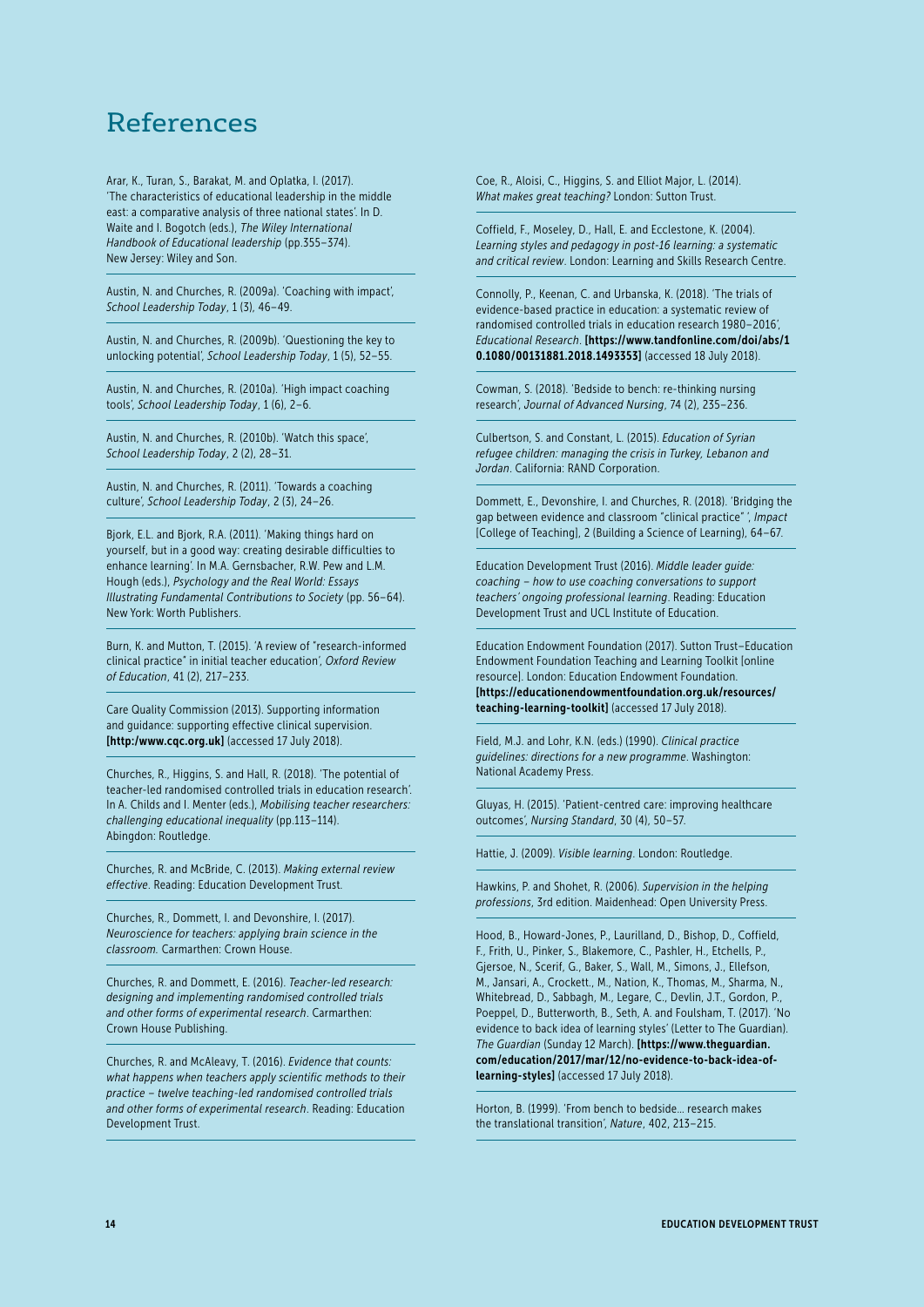Howard-Jones, P.A. (2010). *Introducing neuroeducational research*. Oxford: Routledge.

Howard-Jones, P.A. (2014a). *Neuroscience and education: a review of educational interventions and approaches informed by neuroscience*. London: Education Endowment Foundation.

Howard-Jones, P.A. (2014b). 'Neuroscience and education: myths and messages'. *Nature Reviews Neuroscience*, 15, 817–824.

Jaworski, B. (2001). 'Developing mathematics teaching: teachers, teacher educators, and researchers as co-learners'. In F-L. Lin and T.J. Cooney (eds.), *Making sense of mathematics teacher education* (pp.295–318). Dordrecht: Kluwer Academic Publishers.

Kim, M. and Sankey, D. (2017). 'Philosophy, neuroscience and preservice teachers' beliefs in neuromyths: a call for remedial action', *Educational Philosophy and Theory*. [DOI: 10.1080/00131857.2017.1395736] (accessed 17 July 2018).

Ko, J., Sammons, P. and Bakkum, L. (2014). *Effective teaching: a review of research and evidence*. Reading: Education Development Trust.

Maltais, M-E., Bestard-Denommé, L., Stewart, M. and Fortin, M. (2018). 'What are the effective elements in patient-centered and multimorbidity care? A scoping review', *BMC Health Services Research*, 18, 446. [https://bmchealthservres.biomedcentral. com/articles/10.1186/s12913-018-3213-8] (accessed 17 July 2018]

McAleavy, T. (2016). *Teaching as a research-engaged profession: problems and possibilities.* Reading: Education Development Trust.

McLean Davies, L., Anderson, M., Deans, J., Dinham, S., Griffin, P., Kameniar, B. and Tyler, D. (2013). 'Masterly preparation: embedding clinical practice in a graduate pre-service teacher education programme', *Journal of Education for Teaching*, 39 (1), 93–106.

Morris, A. (2009). *Evidence matters: towards informed professionalism in education*. Reading: CfBT Education Trust.

Morton, K., Beauchamp, M., Prothero, A., Joyce, L., Saunders, L., Spencer-Bowdage, S., Dancy, B. and Pedlar, C. (2015). 'The effectiveness of motivational interviewing for health behaviour change in primary care settings: a systematic review', *Health Psychology Review*, 9 (2), 205–223.

Muijs, D. and Reynolds, D. (2011). *Effective teaching: evidence and practice*, 5th edition, London: Sage.

No Lost Generation (2017). 'Preparing for the future of children and youth in Syria and the region through education: London One Year On'. Brussels conference education report, April. [www.wos-education.org] (accessed 17 July 2018).

Riggall, A. and Singer, R. (2016). *Research leads: current practice, future prospects*. Reading: Education Development Trust.

Rollnick, S., Heather, N. and Bell, A. (1992). 'Negotiating behaviour change in medical settings. The development of brief motivational interviewing', *Journal of Mental Health*, 1 (1), 25–37.

Rosenshine, B. (2012). 'Principles of Instruction: research based principles that all teachers should know', *American Educator*, Spring, 12–39.

Sackett, D.L., Rosenberg, W.M.C., Muir Gray, J.A., Brian Haynes, R. and Scott Richardson, W. (1996). 'Evidence-based medicine: what it is and what it isn't'. *British Medical Journal*, 312 (7023), 71–72.

Sallán, J.G., Puente, R.M.T. and Clavera, M.I.V. (2017). 'Advances and challenges of educational leadership in Latin America'. In D. Waite and I. Bogotch (eds.), *The Wiley International Handbook of Educational Leadership* (pp.415–444). New Jersey: Wiley and Son.

Smith, R. (1995). 'The scientific basis of health services', *British Medical Journal*, 311 (7011), 961–996.

Trends in Neuroscience and Education (2018). Description. [https://www.elsevier.com/journals/personal/trends-inneuroscience-and-education/2211-9493] (accessed 17 July 2018).